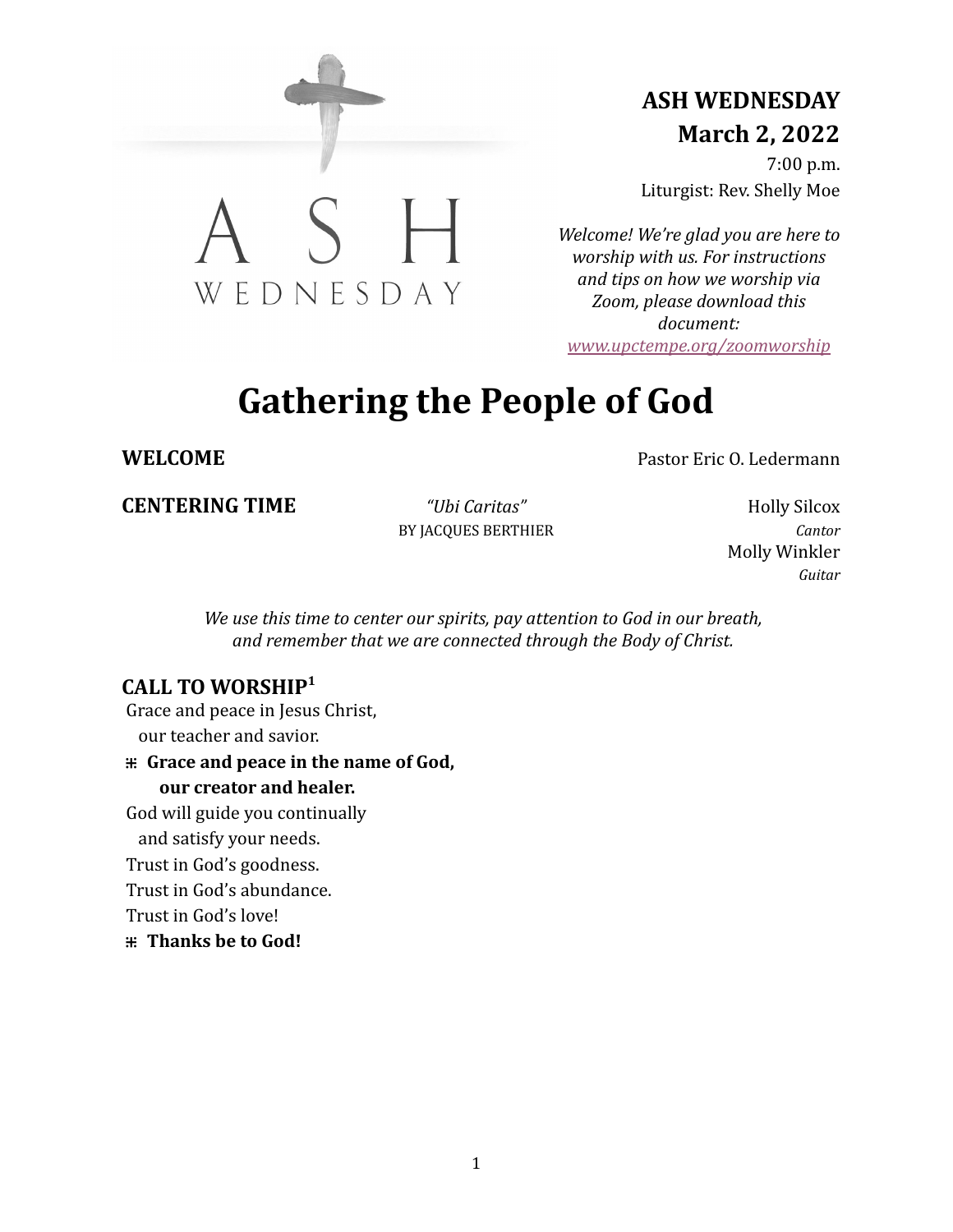# **\*HYMN "***There Is a Place of Quiet Rest"* Chancel Choir

("*Near to the Heart of God"*)

*There is a place of quiet rest, near to the heart of God, a place where sin cannot molest, near to the heart of God.*

#### *Refrain: O Jesus, blest Redeemer, sent from the heart of God, hold us, who wait before thee, near to the heart of God.*

*There is a place of comfort sweet, near to the heart of God, a place where we our Savior meet, near to the heart of God. [Refrain]*

*There is a place of full release, near to the heart of God, a place where all is joy and peace, near to the heart of God. [Refrain]*

#### **PRAYER OF CONFESSION**

**⁜ Have mercy on us, O God, according to your steadfast love; according to your abundant mercy blot out our transgressions. Wash us thoroughly from our iniquity, and cleanse us from our sin. For we know our transgressions, and our sin is ever before us. Against you, you alone, have we sinned, and done what is evil in your sight, so that you are justified in your sentence and blameless when you pass judgment.**

**You desire truth in the inward being; therefore teach us wisdom in our secret hearts. Purge us with hyssop, and we shall be clean; wash us, and we shall be whiter than snow.**

**Create in us a clean heart, O God,**

**<sup>1</sup>** *Adapted from Psalm 51*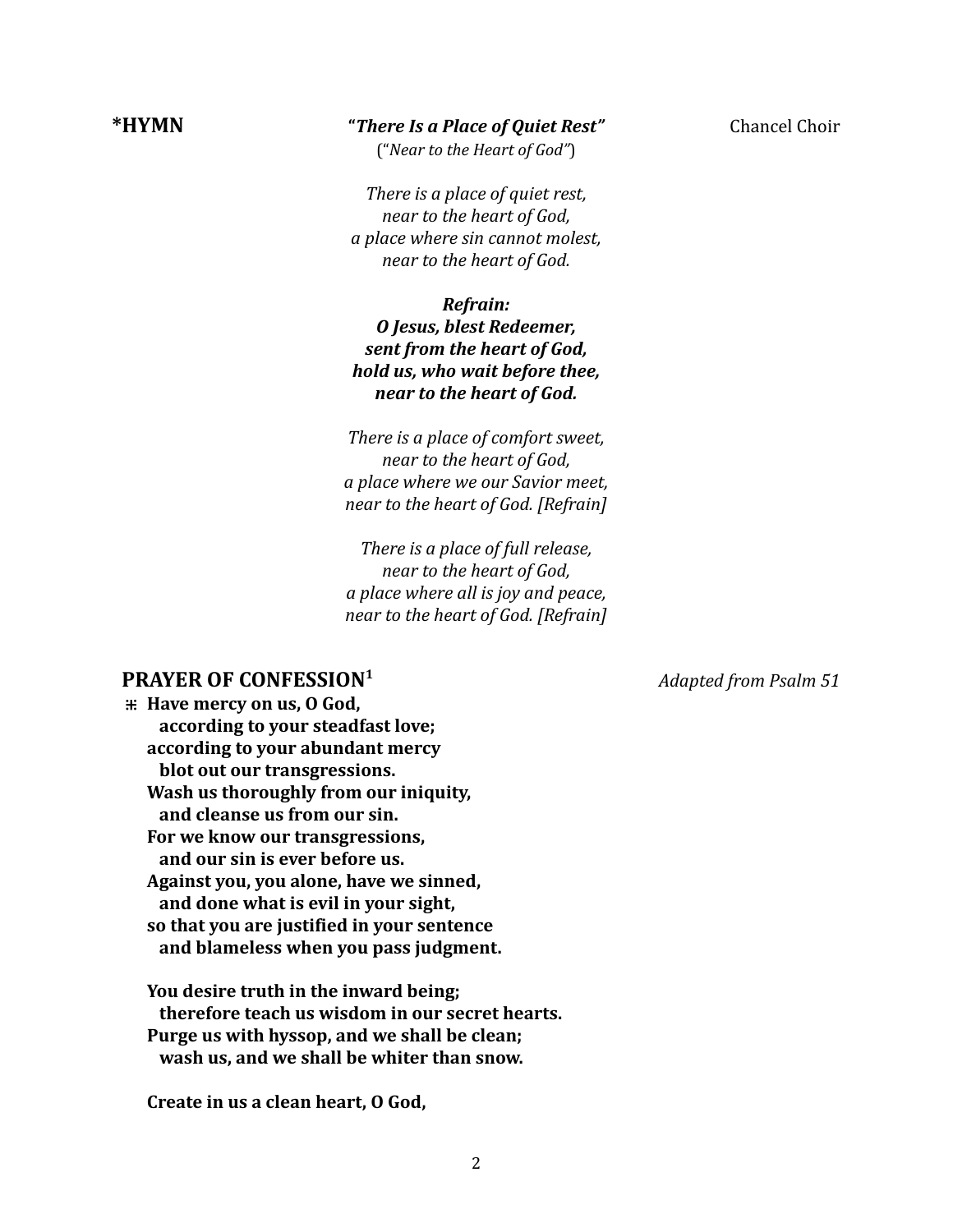**and put a new and right spirit within us. Do not cast us away from your presence, and do not take your holy spirit from us. Restore to us the joy of your salvation, and sustain in us a willing spirit. Then we will teach transgressors your ways, and sinners will return to you. O God, open our lips, and our voices will declare your praise. For you have no delight in sacrifice; if we were to give a burnt offering, you would not be pleased. The sacrifice acceptable to God is a broken spirit; a broken and contrite heart, O God, you will not despise.**

*Moment for silent reflection and confession.*

## **ASSURANCE OF GRACE 1,2**

According to Creator's abundant mercy, there is forgiveness for all who seek repentance, and grace for all who turn their hearts to the way of Jesus.

**⁜ We are forgiven by God's grace. We are made new by God's love. Let us rejoice and give thanks to God, in whom we have hope for the sake of the world!**

**RESPONSE "***Be Still and Know That I Am God"* #414 (3 times)

Be still and know that I am God. Be still and know that I am God.

# **Listening for God's Word**

## **PRAYER FOR UNDERSTANDING 1**

**ANTHEM** *"A Lenten Prayer"* Chancel Choir HAL HOPSON

Lord, who throughout these forty days for us didst fast and pray, teach us with thee to mourn our sins, and close by thee to stay.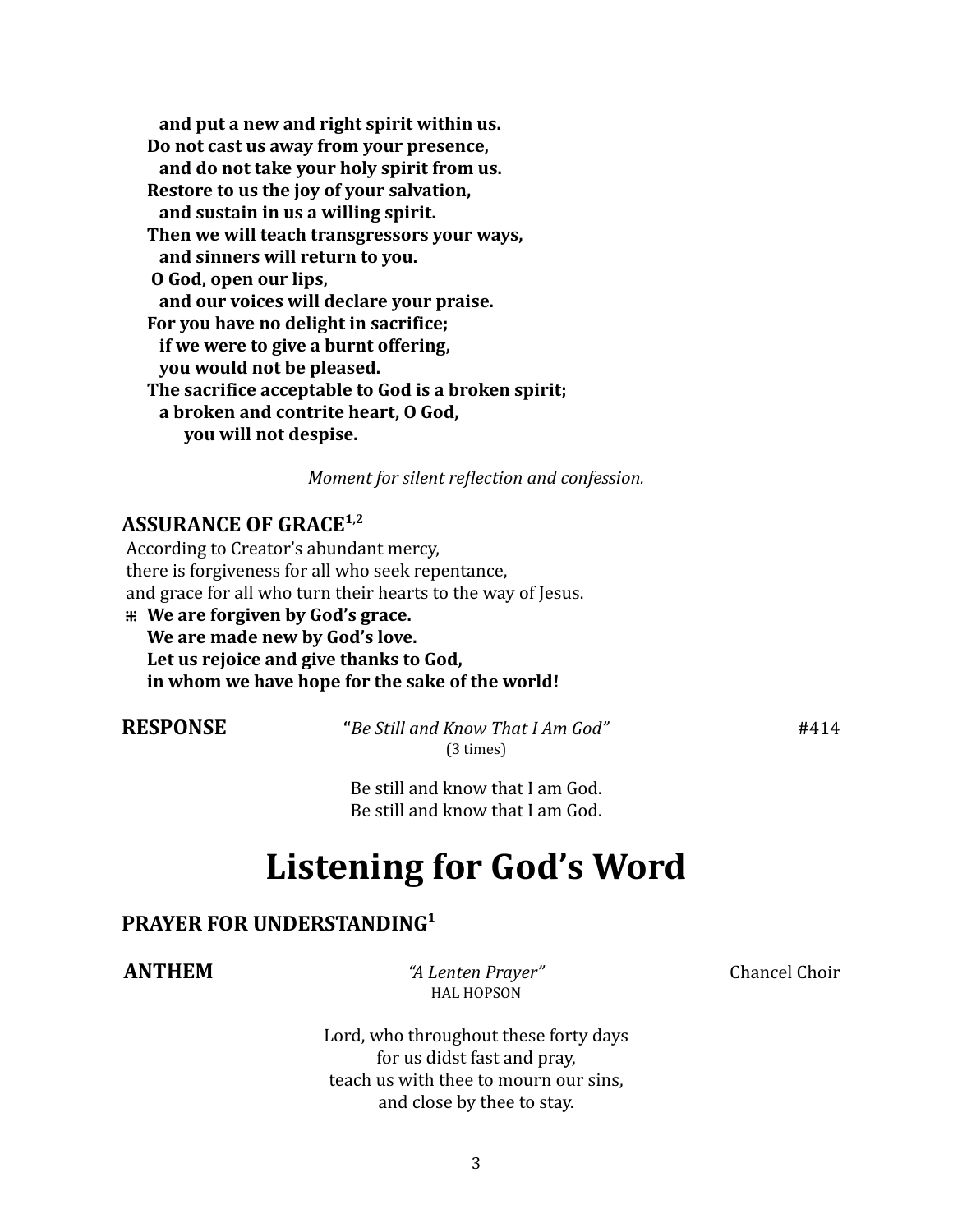Jesus walked this lonesome valley, he had to walk it by himself; oh. nobody else could walk it for him, he had to walk it by himself.

We must walk this lonesome valley, we have to walk it by ourselves; oh. nobody else can walk it for us, we have to walk it by ourselves.

You must go and stand your trial, you have to stand it by yourself, oh, nobody else can stand it for you, you have to stand it by yourself.

And through these days of penitence, and through thy Passiontide, yea, evermore, in life and death, O Lord, with us abide.

### **SCRIPTURE READING**

Joel 2,1-2, 12-17 Matthew 6.1-6, 16-21

Word of wisdom, word of grace. **⁜ Thanks be to God.**

**MEDITATION "***When you pray…"* Pastor Eric O. Ledermann

# **Responding to God's Word**

**\*REFLECTION** *A time of reflection and meditation (Feel free to share reflections in the chat)*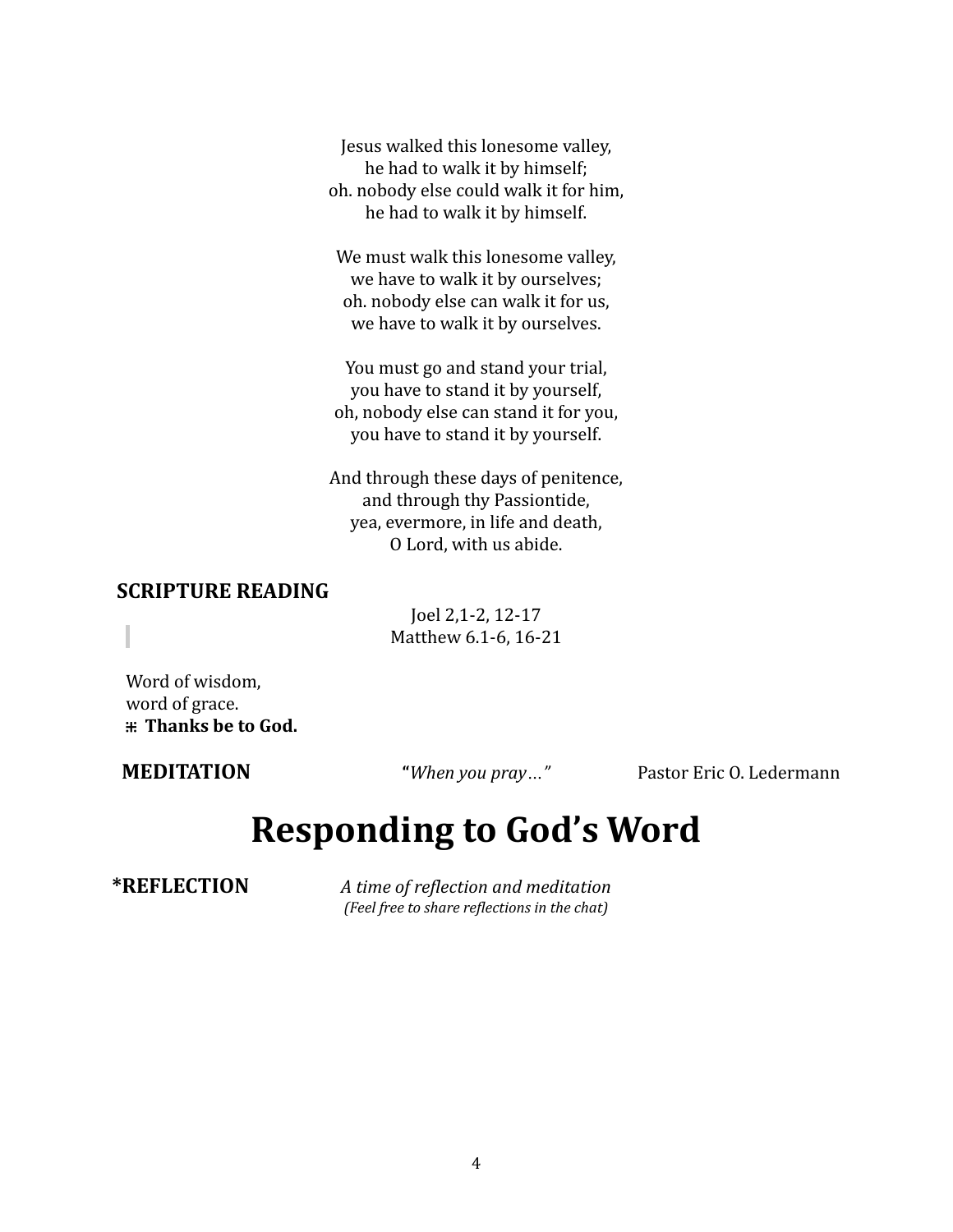What wondrous love is this, O my soul, O my soul, What wondrous love is this, 0 my soul! What wondrous love is this that caused the Lord of bliss To bear the dreadful curse for my soul, for my soul, To bear the dreadful curse for my soul!

To God and to the Lamb, I will sing, I will sing, To God and to the Lamb, I will sing; To God and to the Lamb who is the great I Am, While millions join the theme, I will sing, I will sing; While millions join the theme, I will sing!

And when from death I'm free, I'll sing on, I'll sing on. And when from death I'm free, I'll sing on; And when from death I'm free, I'll sing and joyful be, And through eternity, I'll sing on, I'll sing on. And through eternity I'll sing on.

# **INVITATION TO OBSERVE A LENTEN DISCIPLINE**

# **Celebration of the Lord's Supper**

# **INVITATION TO THE LORD'S TABLE**

# **GREAT PRAYER OF THANKSGIVING**

God be with you. **⁜ And also with you.** Lift up your hearts. **⁜ We lift them to our Creator.** Let us give thanks to God. **⁜ It is right to give our thanks and praise.**

O God, we praise you for you feed your own. ...

… And so, with heavenly choirs and the faithful of every time and place, we sing of your glory:

# **SANCTUS** *Holy, Holy, Holy! Lord God Almighty!* #1

5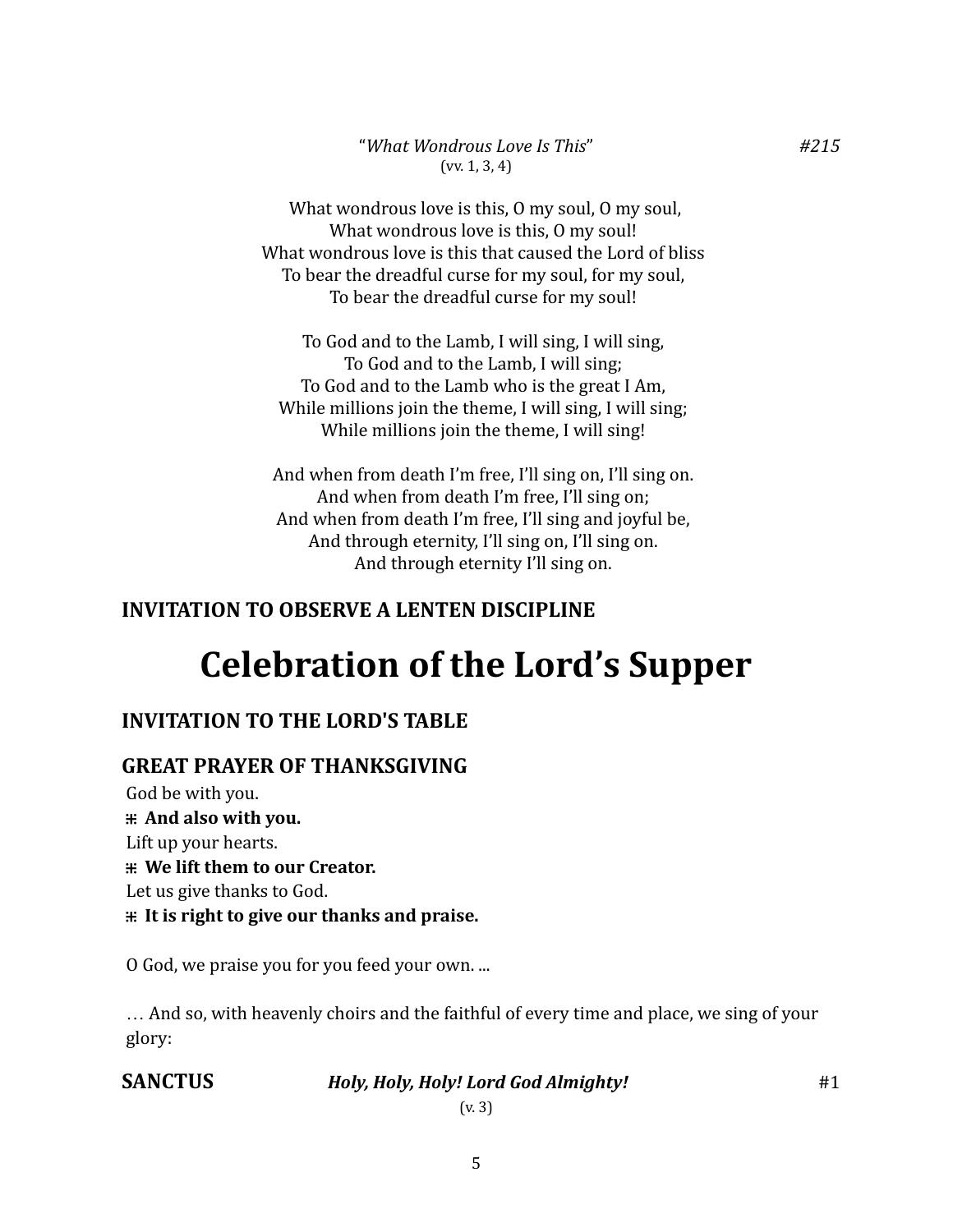Holy, holy, holy! though the darkness hide Thee, Though the eye of sinfulness Thy glory may not see, Only Thou art holy; there is none beside Thee Perfect in power, in love, and purity.

In Christ you revealed your truth …

### **PRAYER OF JESUS** (Modern)

**⁜ Our Creator in Heaven, blessed be your name. Your kin-dom come, your will be done on earth as it is in heaven. Give us today our daily bread. Forgive us our sins, as we forgive those who sin against us. Keep us from temptation, and deliver us from evil. For the kin-dom, the power, and the glory, are yours now and forever. Amen.**

# **BREAKING OF THE BREAD**

# **SIGN OF THE CROSS & COMMUNION OF THE PEOPLE**

Remember that you are dust,

and to dust you shall return.

**⁜ In life and in death, we belong to God.**

> *Receive the elements of God's goodness, and remember your mortality as we remember God's immortal love.*

# **COMMUNION PRAYER**

# **Sent Out in Jesus' Name**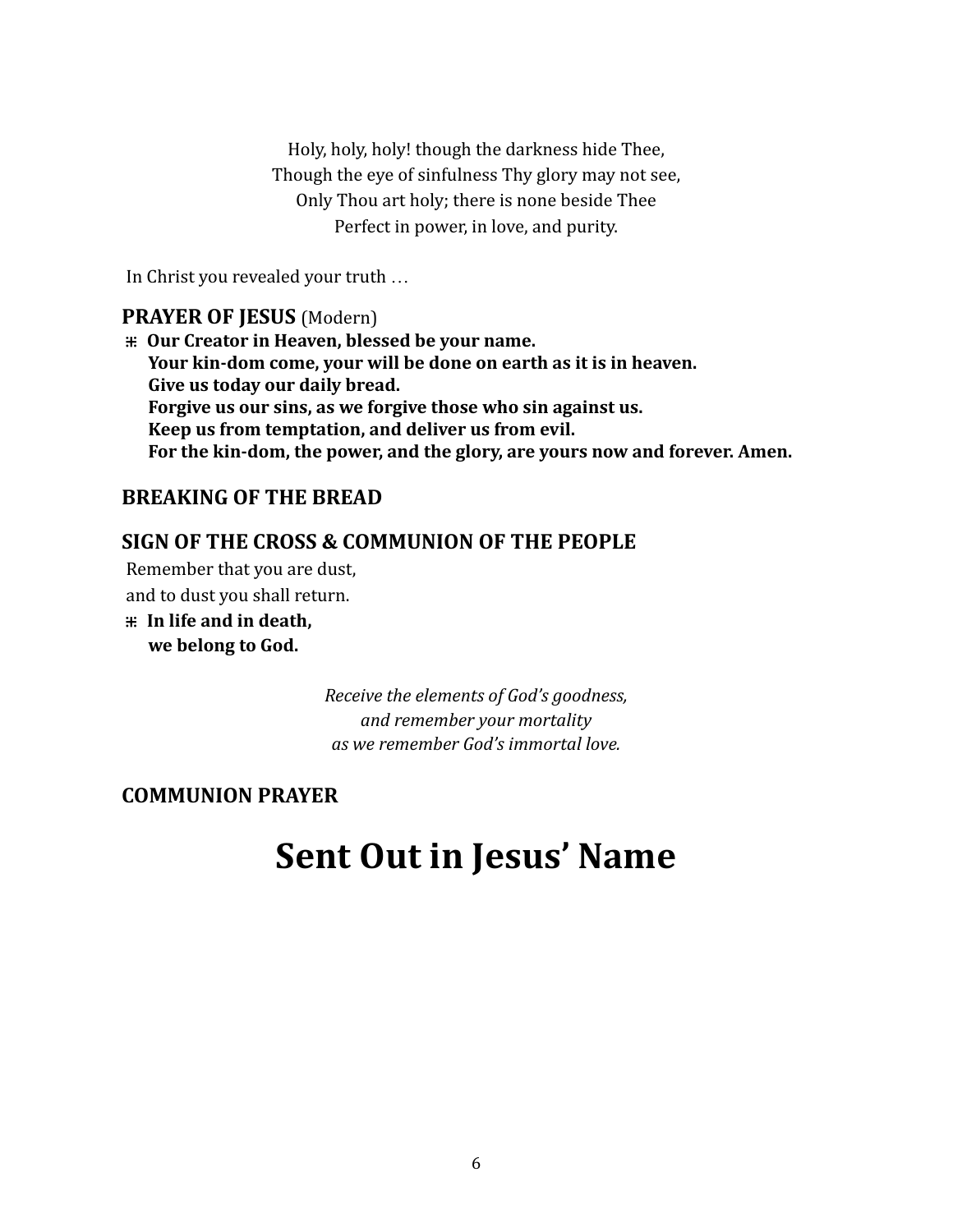#### **\*HYMN** "*There's a Wideness in God's Mercy"* Chancel Choir

There's a wideness in God's mercy, like the wideness of the sea. There's a kindness in God's justice, which is more than liberty. There is no place where earth's sorrows are more felt than up in heaven. There is no place where earth's failings have such kindly judgment given.

For the love of God is broader than the measures of the mind. And the heart of the Eternal is most wonderfully kind. If our love were but more faithful, we would gladly trust God's Word, and our lives reflect thanksgiving for the goodness of our Lord.

# **CHARGE AND BLESSING**

# **SERVICE ENDS IN SILENCE**

*We depart in silence to observe a holy and repentant Lenten season, holding in tension the hope we have in the Resurrection!*

<sup>1</sup> Adapted from Feasting on the Word Worship Companion: Liturgies for Year C, Volume 1: Advent Through Pentecost, ed. by Kimberly Long (Louisville, KY: Westminster John Knox Press, 2014), pg. 97ff, Kindle edition loc. 2113ff.  $^2$  Adapted from Feasting on the Word Worship Companion: Liturgies for Year A, Volume 1: Advent Through Pentecost, ed. by Kimberly Long (Louisville, KY: Westminster John Knox Press, 2013), Kindle edition, 89ff.

# **Sign up for our Weekly Update email at**

**[www.upctempe.org/email.](http://www.upctempe.org/email)**